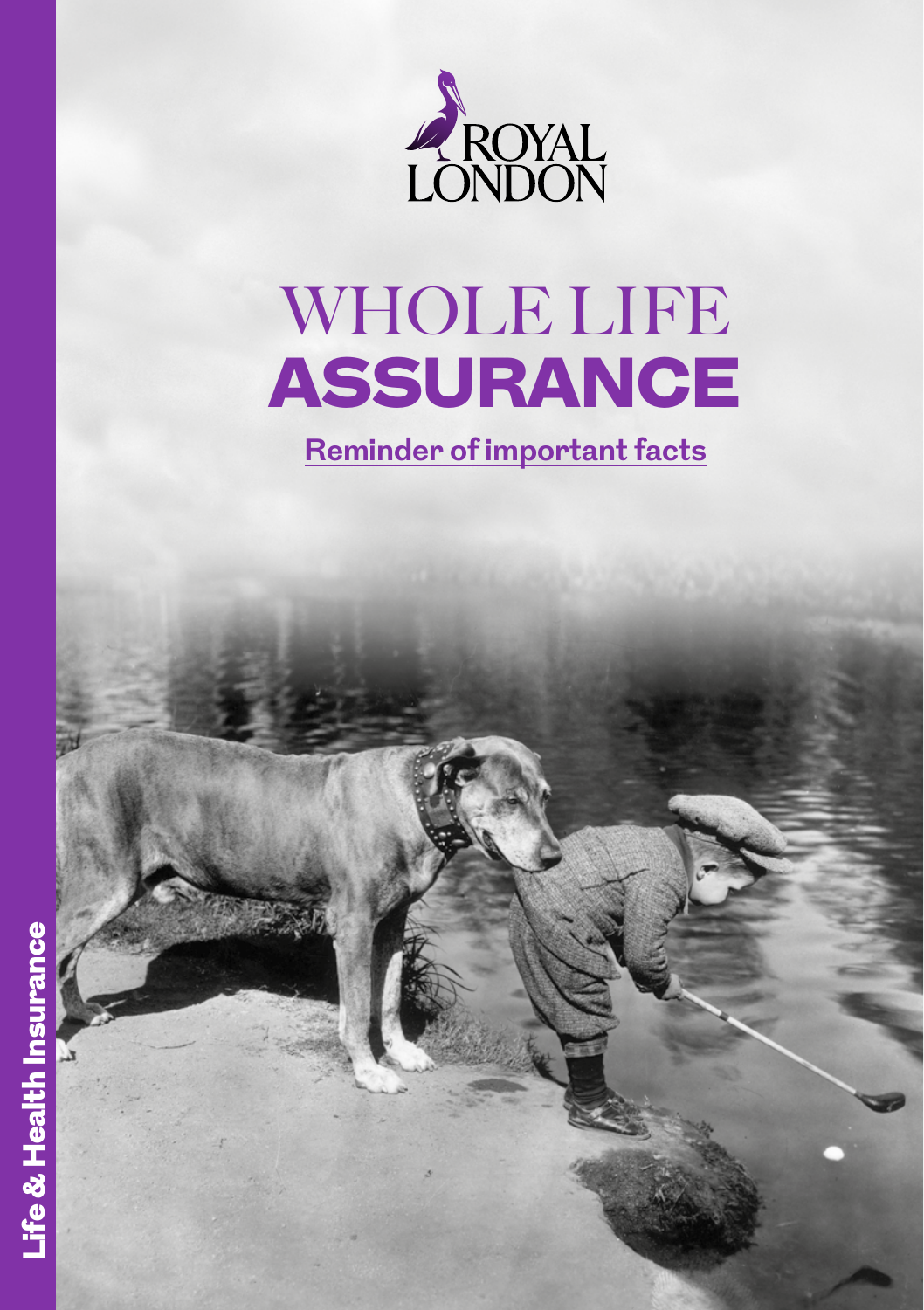## **What is a Whole Life policy?**

A Whole Life policy will pay out a lump sum benefit when the life assured dies.

#### **Where your money is invested**

We invest your premiums, together with the premiums of other with-profit policyholders, into the RLCIS OB & IB Fund, referred to here as the with profits fund. The fund's investment strategy is to achieve growth in the value of the fund by investing in a wide range of assets, comprising UK and overseas shares, government and other bonds, property, cash, alternative and other investments. We hold a wide range of assets so that there is less risk to the value of the fund than if we invested mainly in a single type of asset, which may do very well or very badly.

The value of the investments behind your policy may go up or down but we guarantee a minimum payout on the death of the life assured.

We explain how we manage the withprofits fund in the Principles & Practices of Financial Management (PPFM) of the RLCIS OB & IB Fund document available on our website **[royallondon.com](http://royallondon.com)**. Please click on **'About Royal London'** then **'Corporate Governance'** then **'PPFM'**.

#### **Bonuses**

We aim to add annual bonuses to your policy and may also add a final bonus on death. This is your share of the profits from the investment returns. There is no guarantee that we will pay bonuses in any particular year.

# **Guaranteed minimum payout on death**

When the life assured dies we guarantee that we will pay at least the guaranteed sum assured plus any bonuses that we have already added to the policy.

# **Personal details you provided**

The medical and personal information you and/or the life assured gave us when you applied for your policy forms the basis of your cover. If any of this information is incorrect or missing then your policy may be invalidated, or your benefits reduced.

If you believe this may be the case then you should let us know.

# **Claiming when the life assured dies**

Please contact us if you wish to make a claim under this policy. We may require a copy of the death certificate.

# **Surrendering your policy**

You can surrender your policy at any time. At the time of surrender we will pay a fair value based on the premiums you have paid, plus any investment return we have achieved, less any expenses we have incurred. This value may be lower than the amount we guarantee to pay on death.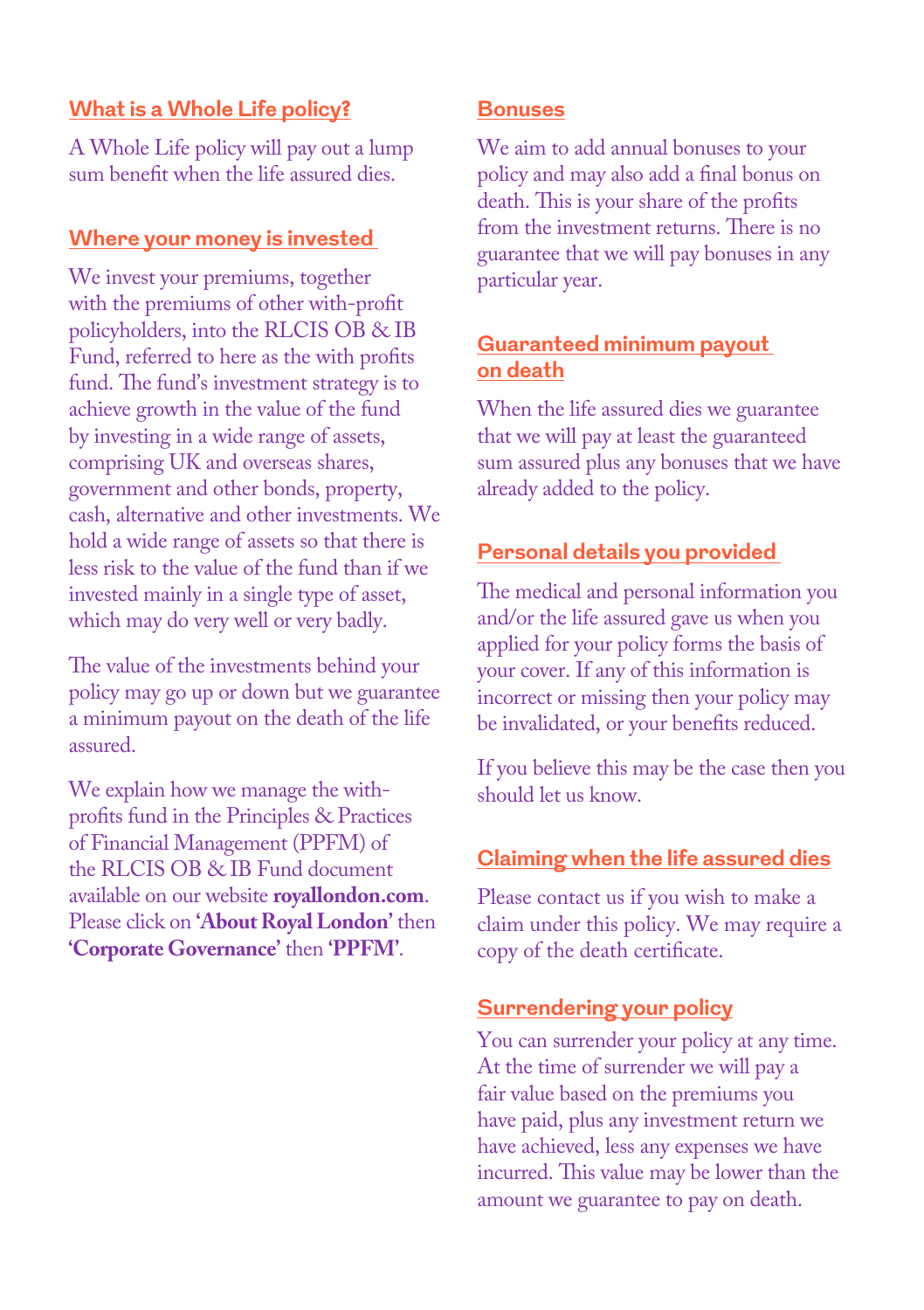There will be no surrender value if you stop your policy before you have paid 12 months' premiums.

If you decide to surrender your policy, you should consider whether you have sufficient life cover to meet your needs.

#### **Premium paying term**

When you took out your policy, you agreed to pay premiums to a specified date or age. Once this date is passed, your premiums will stop but you remain on full cover.

#### **Stopping your premiums**

It is possible to stop paying the premiums into your Whole Life policy, however this will reduce the value of the policy and the amount of life cover you have.

## **Optional income benefit**

You may have purchased Income Benefit cover with your Whole Life policy.

This benefit provides an additional payout of a regular income to your estate, if you die. The income would be paid up to the end of the Income Benefit policy term and this would be a different term to that of your Whole Life policy.

The regular income can usually be converted to a lump sum and we will let you know whether this is possible, at the time of claim.

The Income Benefit part of your policy does not have an investment element and so there is no surrender value payable.

# **Optional periodical payments**

The Whole Life policy you chose may benefit from additional periodical payments throughout your policy term. Please refer to the original documentation for details of these payments.

We will contact you when these payments are due.

#### **Additional information**

Many different types of Whole Life policies have been sold over the years. Please refer to your original policy documents for other product(s) features that may be applicable to your policy.

This guide is intended to be a concise reminder of the main features of the product(s) which you have purchased. We supplied a contract for the product to you when you made your purchase and you should refer to this and any contract endorsement which we may have sent you for full information. In the event of conflict between this guide and any contract, the contract will prevail.

If you need more information contact our Customer Contact Centre

# **0345 605 7777**

Monday to Friday 8am to 8pm and Saturday and Bank holidays 8am to 5pm.

or visit **[royallondongroup.co.uk/RLCIS](http://www.royallondongroup.co.uk/RLCIS)**